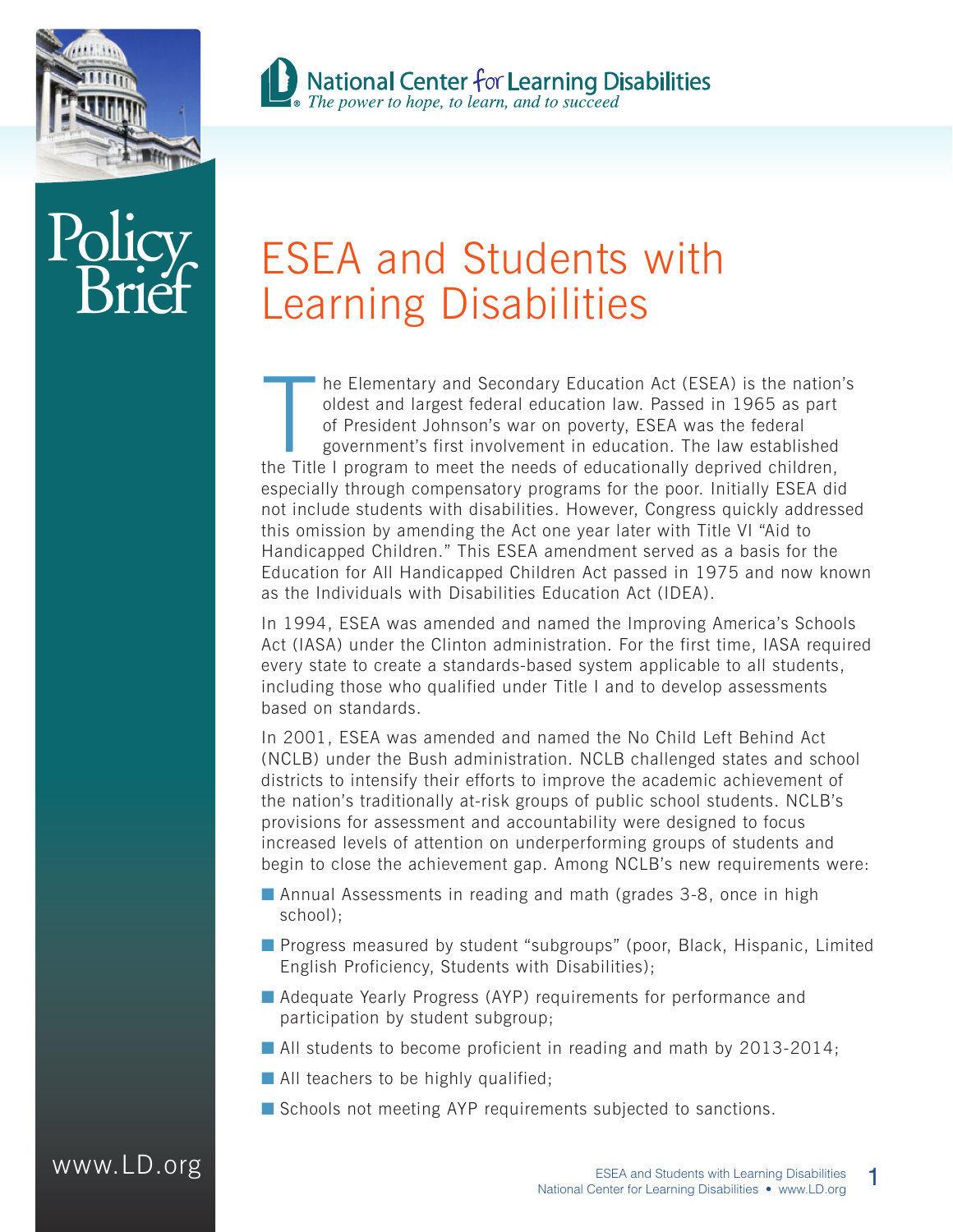

For the nation's 2.5 million students with identified learning disabilities (LD) — nearly half of all students receiving special education services under the Individuals with Disabilities Education Act (IDEA) — these challenging provisions provided expanded opportunities for improved academic achievement.



#### **Specific Learning Disability (SLD) Defined**

**IDEA 2004 federal regulations define the term "specific learning disability" as a disorder in one or more of the basic psychological processes involved in understanding or in using language, spoken or written, that may manifest itself in the imperfect ability to listen, think, speak, read, write, spell, or to do mathematical calculations, including conditions such as perceptual disabilities, brain injury, minimal brain dysfunction, dyslexia, and developmental aphasia.**

**A determination must be made that the disability is not primarily the result of a visual, hearing, or motor disability; mental retardation; emotional disturbance; cultural factors; environmental or economic disadvantage; or limited English proficiency.** 

**Additionally, a determination must be made ensuring that a student's academic underachievement is not due to lack of appropriate instruction in reading or math.**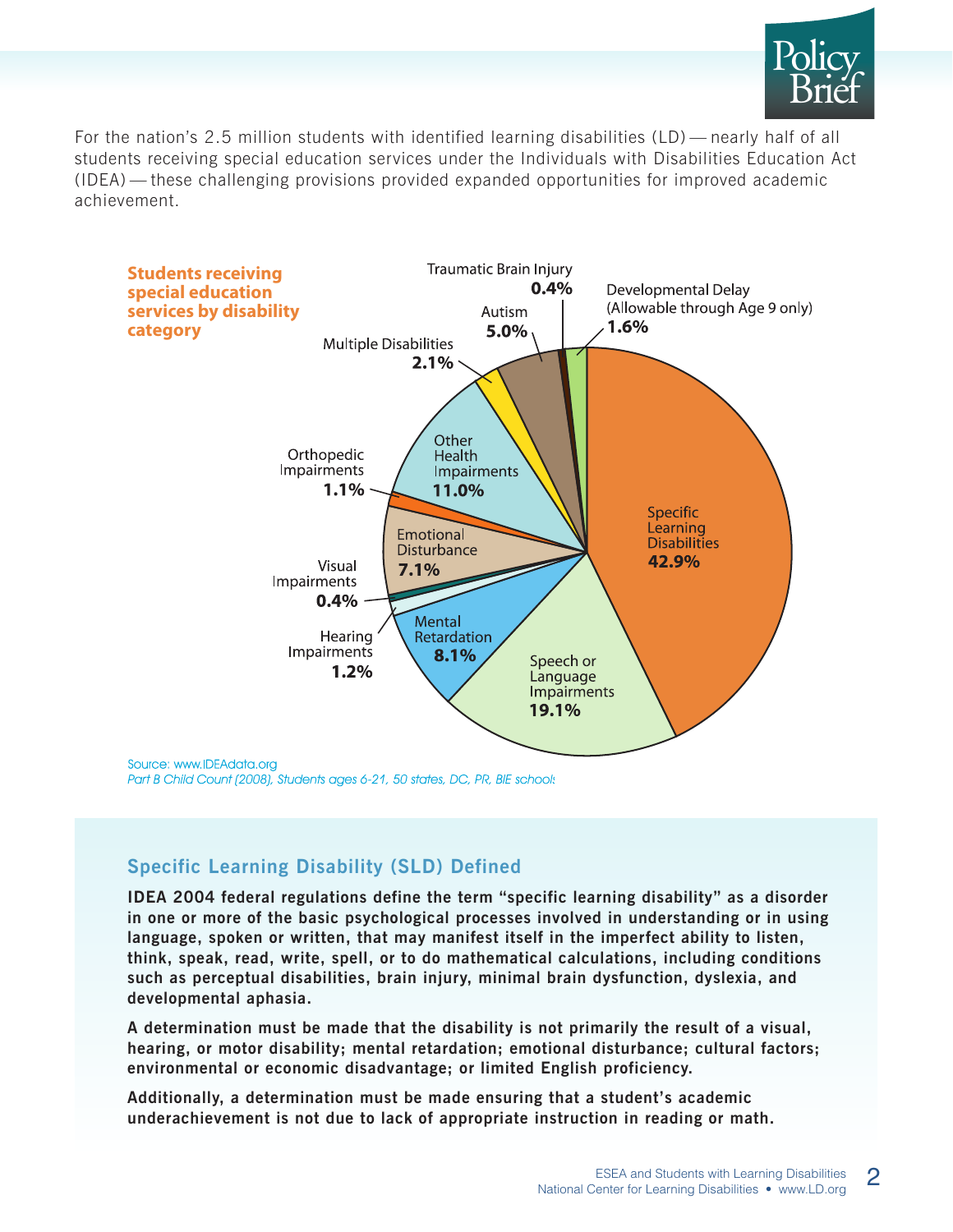

These definitional and eligibility criteria establish that students with LD are competent to participate in general education curricula and achieve at a proficient level when provided with high quality instruction by trained professionals as well as appropriate accommodations and assistive technologies. The percentage of students with LD who spend most of their school day in general education classrooms has increased steadily since 2000 with close to 60% of students spending 80% or more of their school day in general education (see box).

The National Center for Learning Disabilities believes that the enhanced ESEA provisions instituted under NCLB have provided substantial new opportunities for students with LD. As new iterations of ESEA are contemplated by lawmakers, NCLD believes many key provisions must be continued and

#### **Where students with LD spend their school day, 2000-2006**



Source: State Reported data to OSEP (DANS), retrieved from www. ideadata.org

refined to provide full and equal accountability for students with LD.

#### Policy Recommendations

■ **Access to the General Curriculum.** Students with LD must have access to the general education curriculum (not merely the general education setting), which must be aligned with the state's standards and assessments that apply to all students, with appropriate accommodations as required. Teachers must be allowed the time and provided the resources to learn new curriculum and adjust their pedagogy; they must also use those instructional practices that have been proven to be effective in improving outcomes for students with LD. Schools should effectively employ technology to enhance learning and increase student achievement by maximizing the use of universally designed technologies and assistive technology devices and services in the classroom.

■ **High-Quality Teachers and Paraprofessionals.** Students with LD must receive instruction from highly qualified personnel prepared in current, validated practices tailored to their individual needs. Unfortunately, studies have shown that students with learning disabilities are often the victims of watered-down curriculum and teaching approaches that are neither individualized nor proven to be effective. Teachers must be given access to ongoing professional development and should be prepared to use ongoing progress monitoring using curriculum-based measurement in order to accurately identify student progress and tailor instruction accordingly. Regular and special educators must work collaboratively as part of a coherent system in planning and delivering instruction.

■ **Conditions of Teaching.** Teachers responsible for delivery of instruction to students with LD, both general and special education, must use validated, inclusive teaching practices including:

- **–** instructional configurations that allow teachers to implement validated teaching practices such as modeling, scaffolding, elaborated feedback, etc.;
- **–** coordinated instruction of skills and strategies across teachers, grades and schools;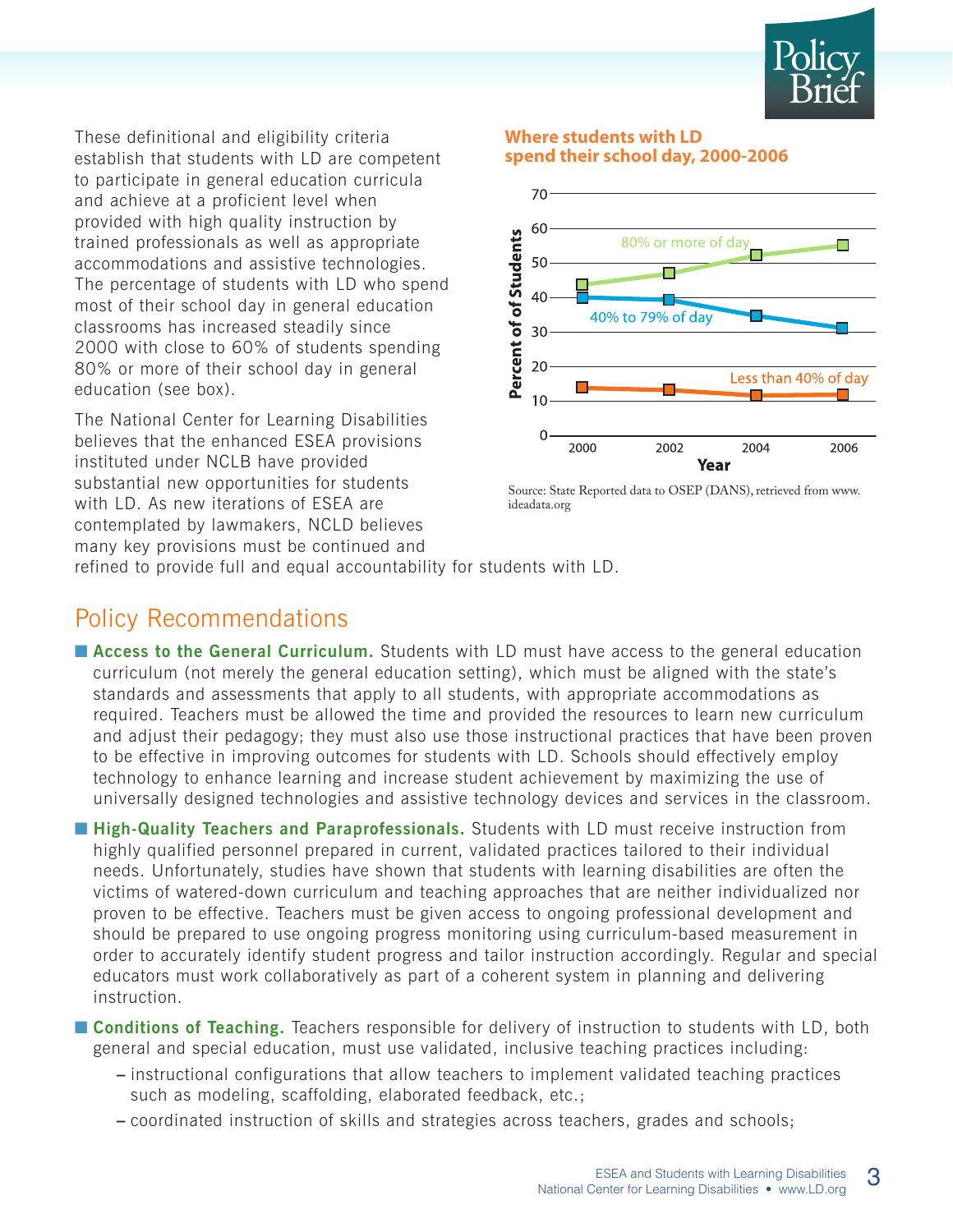

- **–** alignment of instructional methods with curriculum demands;
- **–** grouping practices that reflect optimal teacher/student ratios.

■ **Access to Accommodations.** Students with LD must be provided accommodations to ensure their full and equal participation in state assessments. Decisions regarding accommodations must be made by the student's IEP team or placement team and should be made on the basis of individual student needs, not on the basis of disability category. The accommodations that students receive on state assessments should align with those routinely provided during classroom assessment to the extent possible. Neither the State Educational Agency (SEA) nor the Local Educational Agency (LEA) can limit the authority of the IEP team to select individual accommodations needed by a student with LD to participate in state assessments. Monitoring for compliance of these requirements should become part of the ongoing federal IDEA monitoring system.

- **Alternate Assessments.** Alternate assessments allowable under ESEA regulations are intended for students with the most significant cognitive disabilities and those with cognitive disabilities that significantly limit their ability to master grade-level content. As such, these alternate assessments are not appropriate for students with LD, who, by definition, do not have cognitive impairments beyond the neurological differences that constitute their learning disabilities. Assessing students with LD via alternate assessments compromises their access to the general curriculum and jeopardizes their opportunity to earn a regular high school diploma. In addition, results on alternate assessments mislead parents with regard to their student's performance relative to their enrolled grade-level expectations. Out-of-level testing (giving a student a test designed for students in a lower grade) is also not appropriate for measuring student proficiency or student growth.
- **Individualized Education Programs (IEP).** The annual goals contained in IEPs for students with LD must be aligned with the academic standards for their enrolled grade-level. The student's special education and related services and supports should be designed to provide acceleration to and mastery of the state standards as measured by the regular state assessments. IEP goals, in and of themselves, are not an appropriate tool to measure student achievement or growth.
- **Appropriate Use of Test Results.** Results of tests used to hold schools accountable for student achievement as required by NCLB should not be used solely to make high-stakes decisions, such as grade retention and graduation, about students with LD. Since grade retention has been shown to contribute significantly to school dropout rates, administrators should ensure the use of multiple sources of information (such as coursework and classroom tests) about student performance for making decisions on such matters.
- **Graduation.** States must be required to adopt and utilize a consistent calculation of graduation rate, set rigorous annual graduation goals and produce annual disaggregated graduation data which are incorporated into school and district accountability determinations. Graduation rate goals should be based on a gap-closing formula (similar to the Annual Measurable Objectives for performance in current law, which are designed to close the achievement gap between proficiency, and current performance for all students and each student group). Provisions allowing Alternate Educational Settings for students who have dropped out or are under-credited for their assigned grade should be avoided as they open up tremendous opportunity to push students into such settings. Students with LD would be particularly vulnerable to such "push-out" activities.
- **Subgroup Accountability.** Requirements for the disaggregation of assessment results for several subgroups of students, including students with disabilities, are designed to enhance school accountability for at-risk populations. However, the state level flexibility regarding the